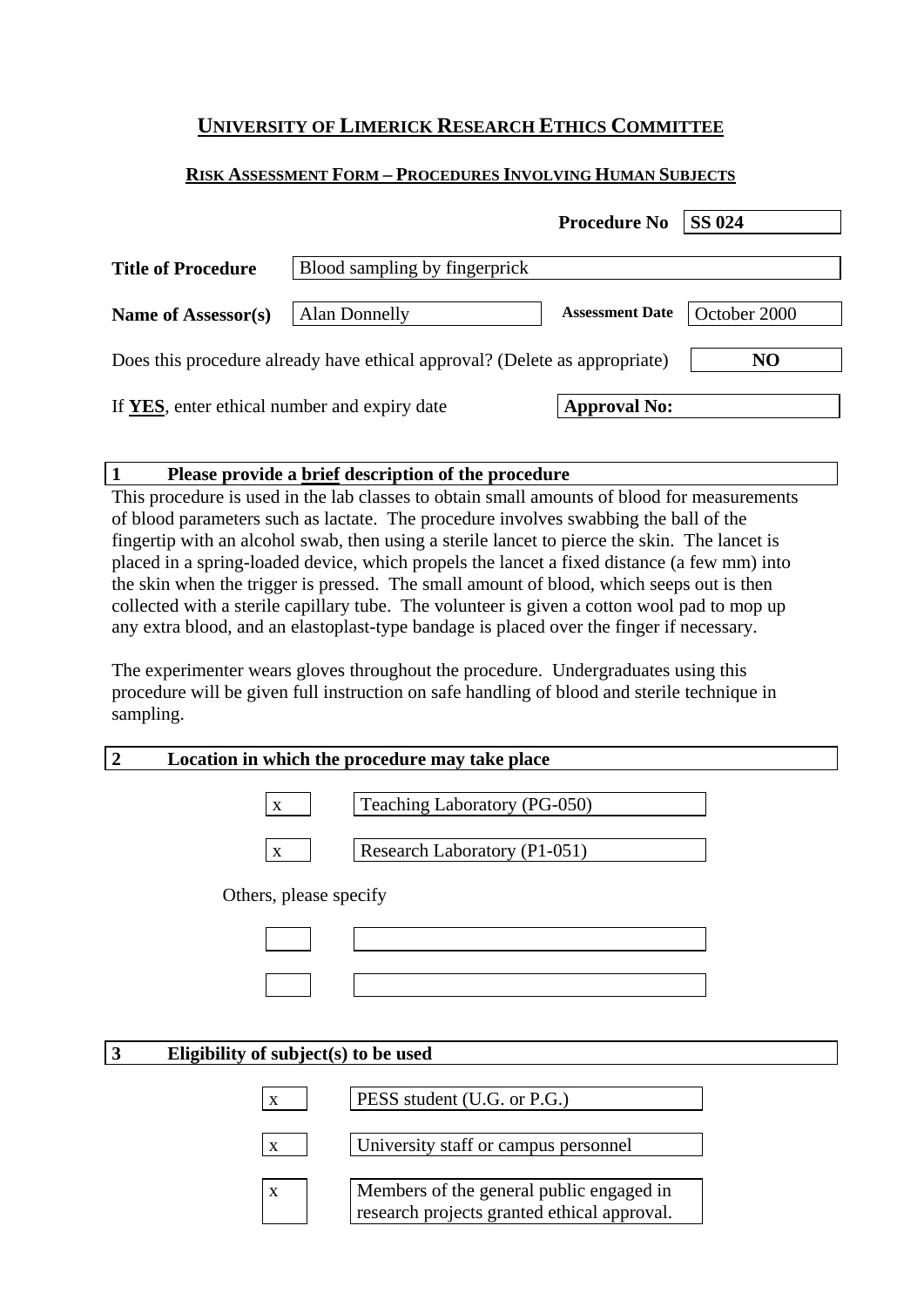## **4 Potential risks. To be explained before obtaining consent**

 $x \mid$  None, or minimal discomfort only

All blood sampling carries a risk of infection to the volunteer and to the experimenter. The technique will take place in a designated area of the teaching laboratory, which will be kept clear for this procedure, and cleaned appropriately. Anyone stating they have a blood disorder preventing them from giving blood will be excluded from the procedure.

A third party, preferably of the same sex as the subject, will be present during periods of physical contact between experimenter and subject.

# **5 Action to be taken in the event of a foreseeable emergency**

The procedure will be terminated if the volunteer shows any sign of distress. Personnel in the lab would attempt CPR.

First aid personnel would be contacted, and an ambulance would be requested if necessary. The University Medical Centre number is 2534 (9:00 am to 5:00 pm) The University emergency number is 3333

### **6 Level of supervision required for procedure**